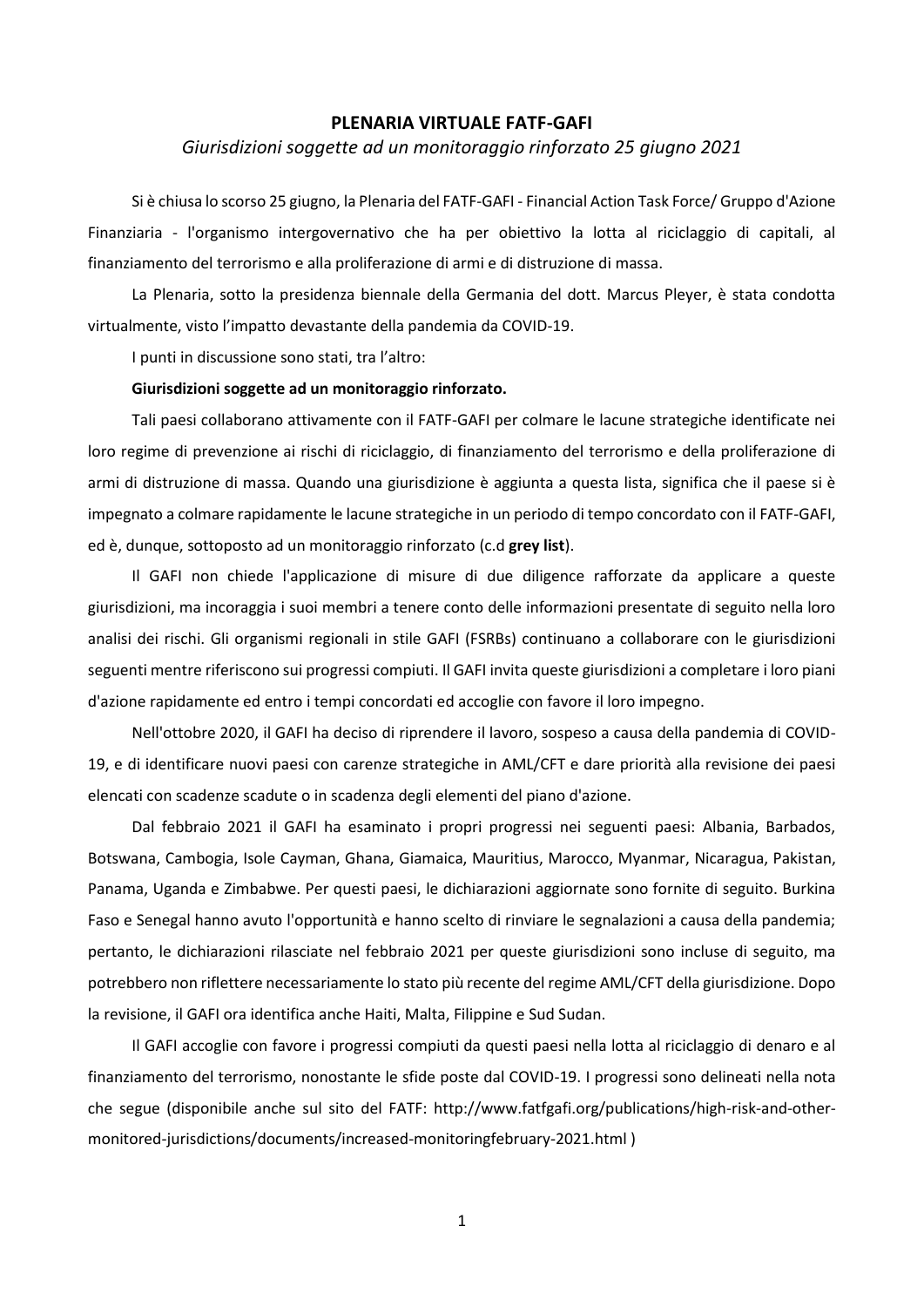

# Jurisdictions under Increased Monitoring - June 2021

Jurisdictions under increased monitoring are actively working with the FATF to address strategic deficiencies in their regimes to counter money laundering, terrorist financing, and proliferation financing. When the FATF places a jurisdiction under increased monitoring, it means the country has committed to resolve swiftly the identified strategic deficiencies within agreed timeframes and is subject to increased monitoring. This list is often externally referred to as the "grey list".

The FATF and FATF-style regional bodies (FSRBs) continue to work with the jurisdictions below as they report on the progress achieved in addressing their strategic deficiencies. The FATF calls on these jurisdictions to complete their action plans expeditiously and within the agreed timeframes. The FATF welcomes their commitment and will closely monitor their progress. The FATF does not call for the application of enhanced due diligence measures to be applied to these jurisdictions, but encourages its members and all jurisdictions to take into account the information presented below in their risk analysis.

The FATF identifies additional jurisdictions, on an on-going basis, that have strategic deficiencies in their regimes to counter money laundering, terrorist financing, and proliferation financing. A number of jurisdictions have not yet been reviewed by the FATF or their FSRBs, but will be in due course.

In October 2020, the FATF decided to recommence work, paused due to the COVID-19 pandemic, and to identify new countries with strategic AML/CFT deficiencies and prioritise the review of listed countries with expired or expiring deadlines of action plan items. The following countries had their progress reviewed by the FATF since February 2021: Albania, Barbados, Botswana, Cambodia, Cayman Islands, Ghana, Jamaica, Mauritius, Morocco, Myanmar, Nicaragua, Pakistan, Panama, Uganda, and Zimbabwe. For these countries, updated statements are provided below. Burkina Faso and Senegal were given the opportunity and chose to defer reporting due to the pandemic; thus, the statements issued in February 2021 for these jurisdictions are included below, but they may not necessarily reflect the most recent status of the jurisdiction's AML/CFT regime. Following review, the FATF now also identifies Haiti, Malta, Philippines, and South Sudan.

The FATF welcomes the progress made by these countries in combating money laundering and terrorist financing, despite the challenges posed by COVID-19.

## **Jurisdictions with strategic deficiencies**

[Albania](https://www.fatf-gafi.org/publications/high-risk-and-other-monitored-jurisdictions/documents/increased-monitoring-june-2021.html#albania) **[Barbados](https://www.fatf-gafi.org/publications/high-risk-and-other-monitored-jurisdictions/documents/increased-monitoring-june-2021.html#barbados)** [Botswana](https://www.fatf-gafi.org/publications/high-risk-and-other-monitored-jurisdictions/documents/increased-monitoring-june-2021.html#botswana) [Burkina Faso](https://www.fatf-gafi.org/publications/high-risk-and-other-monitored-jurisdictions/documents/increased-monitoring-june-2021.html#burkinafaso) [Cambodia](https://www.fatf-gafi.org/publications/high-risk-and-other-monitored-jurisdictions/documents/increased-monitoring-june-2021.html#cambodia) [Cayman Islands](https://www.fatf-gafi.org/publications/high-risk-and-other-monitored-jurisdictions/documents/increased-monitoring-june-2021.html#caymanislands) [Haiti](https://www.fatf-gafi.org/publications/high-risk-and-other-monitored-jurisdictions/documents/increased-monitoring-june-2021.html#Haiti)

**Jurisdiction no longer subject to increased monitoring** [Ghana](https://www.fatf-gafi.org/publications/high-risk-and-other-monitored-jurisdictions/documents/increased-monitoring-june-2021.html#ghana)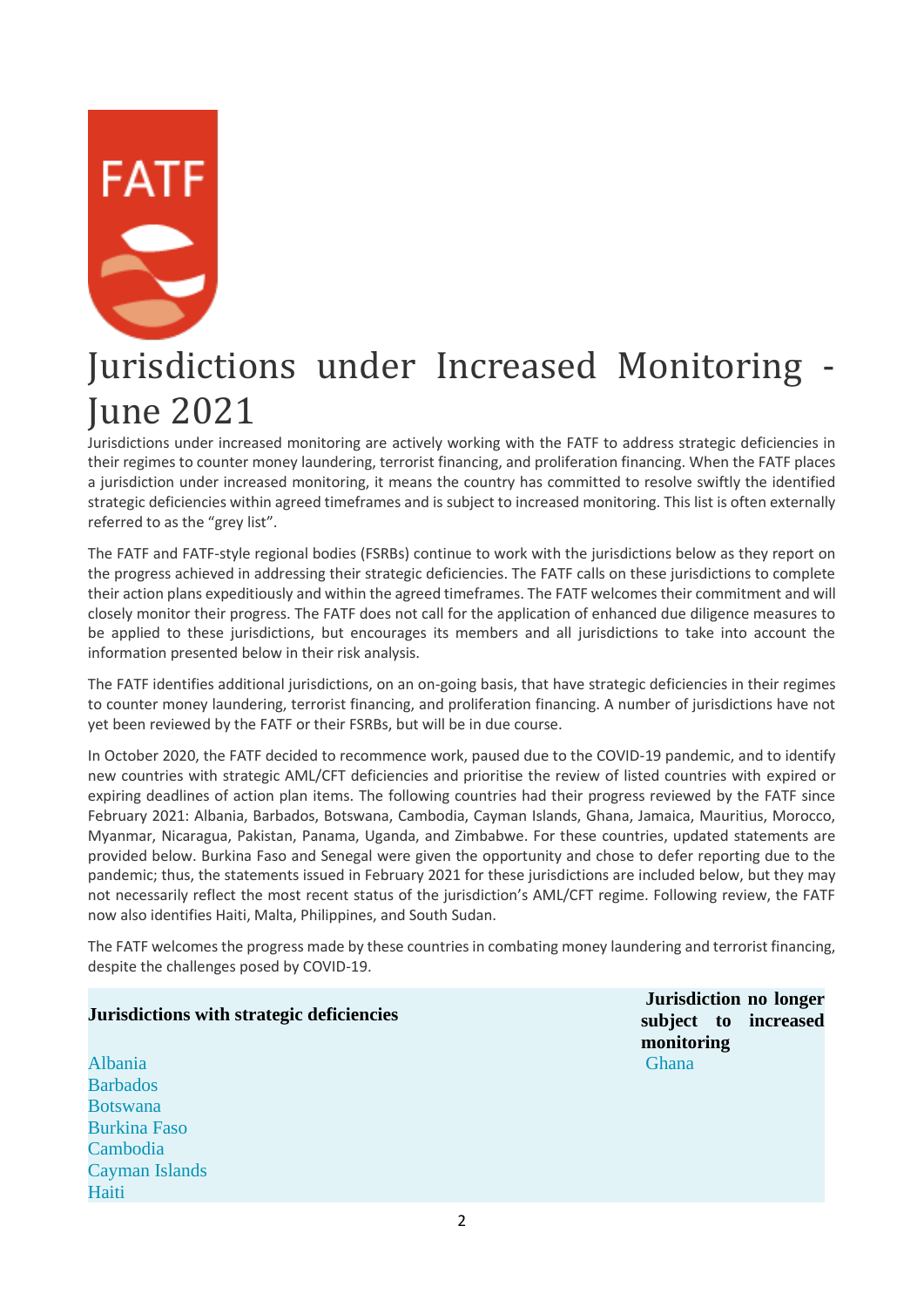[Jamaica](https://www.fatf-gafi.org/publications/high-risk-and-other-monitored-jurisdictions/documents/increased-monitoring-june-2021.html#jamaica) [Malta](https://www.fatf-gafi.org/publications/high-risk-and-other-monitored-jurisdictions/documents/increased-monitoring-june-2021.html#malta) **[Mauritius](https://www.fatf-gafi.org/publications/high-risk-and-other-monitored-jurisdictions/documents/increased-monitoring-june-2021.html#mauritius) [Morocco](https://www.fatf-gafi.org/publications/high-risk-and-other-monitored-jurisdictions/documents/increased-monitoring-june-2021.html#morocco)** [Myanmar](https://www.fatf-gafi.org/publications/high-risk-and-other-monitored-jurisdictions/documents/increased-monitoring-june-2021.html#myanmar) [Nicaragua](https://www.fatf-gafi.org/publications/high-risk-and-other-monitored-jurisdictions/documents/increased-monitoring-june-2021.html#nicaragua) [Pakistan](https://www.fatf-gafi.org/publications/high-risk-and-other-monitored-jurisdictions/documents/increased-monitoring-june-2021.html#pakistan) [Panama](https://www.fatf-gafi.org/publications/high-risk-and-other-monitored-jurisdictions/documents/increased-monitoring-june-2021.html#panama)  **[Philippines](https://www.fatf-gafi.org/publications/high-risk-and-other-monitored-jurisdictions/documents/increased-monitoring-june-2021.html#Philippines)** [Senegal](https://www.fatf-gafi.org/publications/high-risk-and-other-monitored-jurisdictions/documents/increased-monitoring-june-2021.html#senegal) [South Sudan](https://www.fatf-gafi.org/publications/high-risk-and-other-monitored-jurisdictions/documents/increased-monitoring-june-2021.html#SouthSudan) [Syria](https://www.fatf-gafi.org/publications/high-risk-and-other-monitored-jurisdictions/documents/increased-monitoring-june-2021.html#syria) [Uganda](https://www.fatf-gafi.org/publications/high-risk-and-other-monitored-jurisdictions/documents/increased-monitoring-june-2021.html#uganda) [Yemen](https://www.fatf-gafi.org/publications/high-risk-and-other-monitored-jurisdictions/documents/increased-monitoring-june-2021.html#yemen) [Zimbabwe](https://www.fatf-gafi.org/publications/high-risk-and-other-monitored-jurisdictions/documents/increased-monitoring-june-2021.html#zimbabwe)

Albania Since February 2020, when Albania made a high-level political commitment to work with the FATF and MONEYVAL to strengthen the effectiveness of its AML/CFT regime, Albania has taken steps towards improving its AML/CFT regime, including by improving the implementation of targeted financial sanctions through supervisory actions that identify and rectify compliance deficiencies among financial institutions and DNFBPs. Albania should continue to work on implementing its action plan to address its strategic deficiencies, including by: (1) finalising a project to reduce the informal, cash-based economy and to register ownership of all real estate; (2) improving the timely handling of mutual legal assistance requests; (3) establishing more effective mechanisms to detect and prevent criminals from owning or controlling DNFBPs, including by strengthening competent authorities' powers to apply sanctions; (4) ensuring that accurate and up-to-date legal and beneficial ownership information is available about companies on a timely basis; (5) increasing the number of prosecutions for ML, especially in cases involving foreign predicate offences; and (6) demonstrating the continued use of asset seizures and securing final confiscations for the proceeds of crime, especially assets linked to thirdparty and professional money launderers, as well as indirect proceeds and equivalent value.

 $Barbados$  In February 2020, Barbados made a high-level political commitment to  $Barbalos$  must with the EATE and CEATE to strengthen the effectiveness of its work with the FATF and CFATF to strengthen the effectiveness of its AML/CFT regime. Barbados should continue to work on implementing its action plan to address its strategic deficiencies, including by: (1) demonstrating an effective application of risk-based supervision for FIs and DNFBPs; (2) taking appropriate measures to prevent legal persons and arrangements from being misused for criminal purposes, and ensuring that accurate and up-to-date basic and beneficial ownership information is available on a timely basis; (3) increasing the capacity of the FIU to improve the quality of its financial information to further assist law enforcement authorities in investigating ML or TF; (4)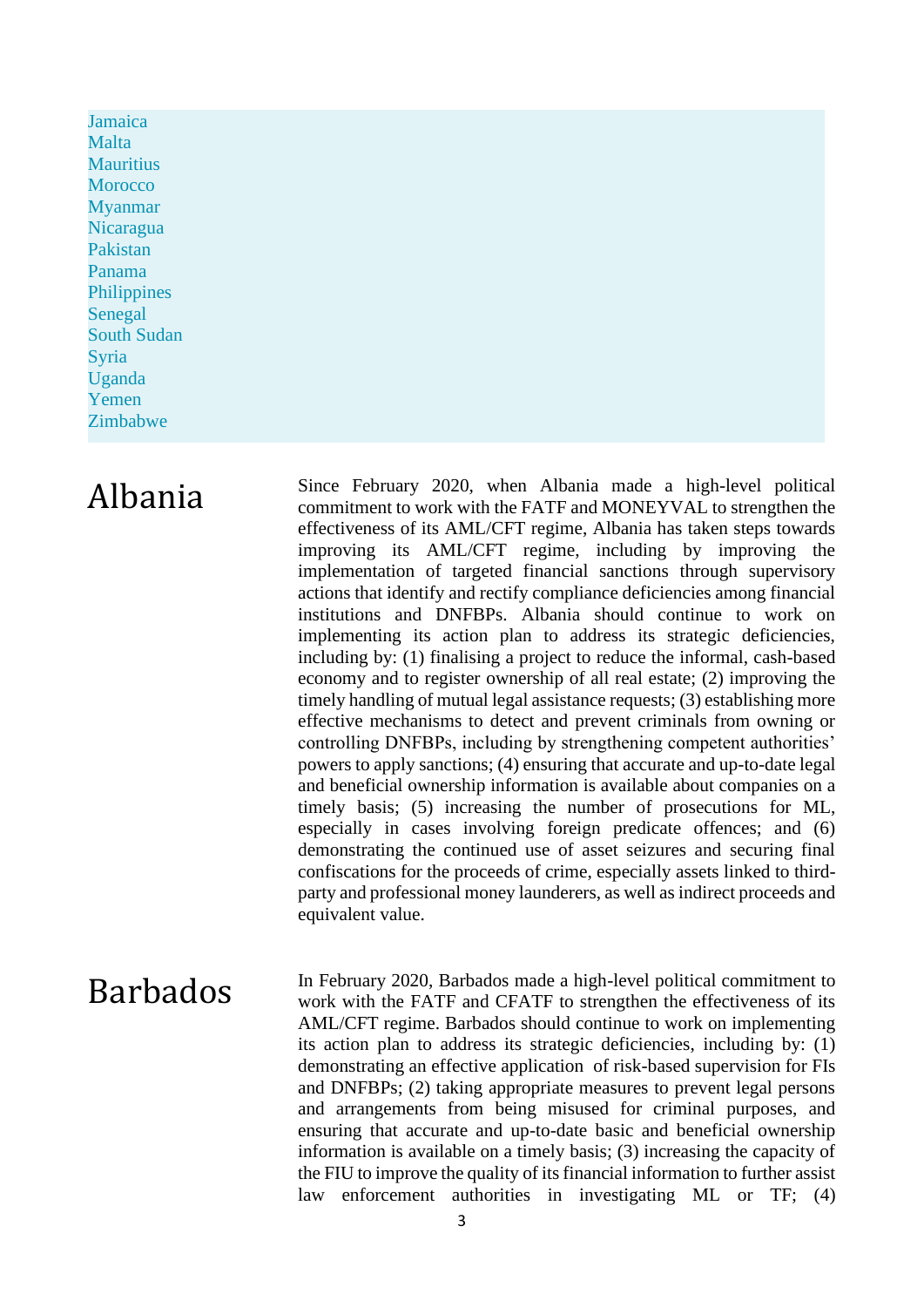demonstrating that ML investigations and prosecutions are in line with the country's risk profile and result in sanctions, when appropriate, and reducing the backlog in completing cases; (5) further pursuing confiscation in ML cases, including by seeking assistance from foreign counterparts.

**Botswana** In October 2018, Botswana made a high-level political commitment to work with the FATF and ESAAMLG to strengthen the effectiveness of its AML/CFT regime. At its June 2021 plenary, the FATF has made the initial determination that Botswana has substantially completed its action plan and warrants an on-site assessment to verify that the implementation of Botswana's AML/CFT reforms has begun and is being sustained, and that the necessary political commitment remains in place to sustain implementation in the future. Botswana has made the following key reforms, including by: (1) developing a comprehensive national AML/CFT strategy and policy informed by national risk assessment results; (2) developing risk-based supervision and monitoring programmes; and (3) improving the dissemination and use of financial intelligence by the FIU and others to identify and investigate ML cases. The FATF will continue to monitor the COVID-19 situation and conduct an on-site visit at the earliest possible date.\

Burkina Faso (Statement from February AML/CFT regime. Since the completion of its MER in 2019, Burkina 2021) In February 2021, Burkina Faso made a high-level political commitment to work with the FATF and GIABA to strengthen the effectiveness of its Faso has made progress on a number of its MER recommended actions to improve technical compliance and effectiveness, including by adopting a national AML/CFT strategy in December 2020. Burkina Faso will work to implement its action plan, including by: (1) adopting and implementing follow-up mechanisms for monitoring actions in the national strategy; (2) seeking MLA and other forms of international cooperation in line with its risk profile; (3) strengthening of resource capacities of all AML/CFT supervisory authorities and implementing risk based supervision of FIs and DNFBPs; (4) maintaining comprehensive and updated basic and beneficial ownership information and strengthening the system of sanctions for violations of transparency obligations; (5) increasing the diversity of STR reporting; (6) enhancing FIU's human resources through additional hiring, training and budget; (7) conduct training for LEAs, prosecutors and other relevant authorities; (8) demonstrating that authorities are pursuing confiscation as a policy objective; (9) enhancing capacity and support for LEAs and prosecutorial authorities involved in combatting TF, in line with the TF National Strategy; and (10) implementing an effective targeted financial sanctions regime related to terrorist financing and proliferation financing as well

Cambodia In February 2019, Cambodia made a high-level political commitment to work with the FATF and APG to strengthen the effectiveness of its

as risk-based monitoring and supervision of NPOs.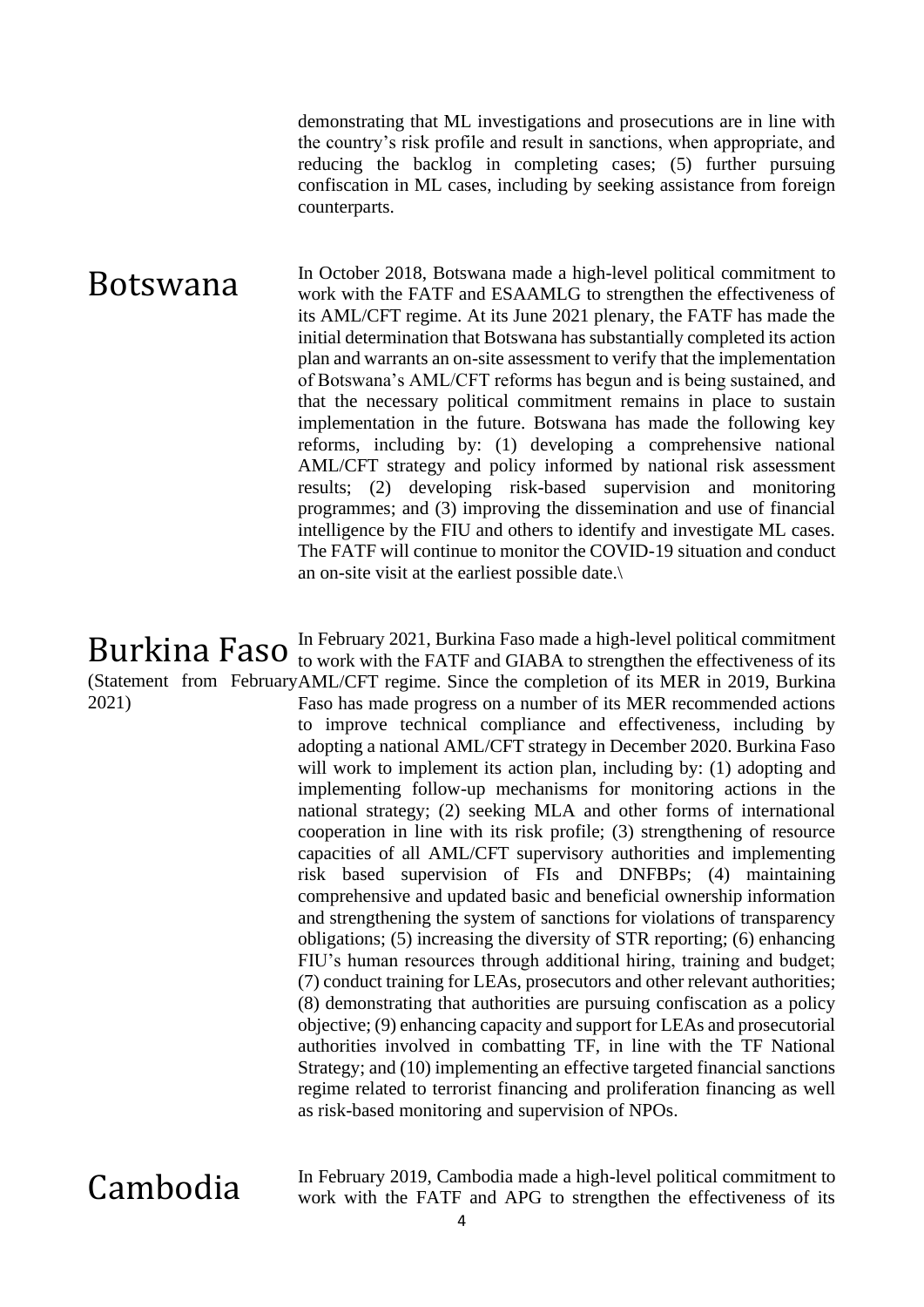AML/CFT regime and address any related technical deficiencies. Cambodia should take urgent action to fully address remaining measures in its action plan as all timelines have already expired. Cambodia should continue to work on implementing its action plan to address its strategic deficiencies, including by: (1) ensuring prompt, proportionate and dissuasive enforcement actions are applied to banks, as appropriate for AML/CFT breaches; (2) enhancing disseminations of financial intelligence to law enforcement authorities in connection with high-risk crimes; (3) demonstrating an increase in ML investigations and prosecutions in line with risk; (4) demonstrating an increase in the freezing and confiscation of criminal proceeds, instrumentalities, and property of equivalent value; (5) raising awareness amongst the private sector of new obligations concerning targeted financial sanctions related to proliferation financing and enhancing the understanding of sanctions evasion.

The FATF notes Cambodia's continued progress across its action plan; however, all deadlines have now expired and significant work remains. The FATF strongly urges Cambodia to swiftly complete its full action plan and address the above-mentioned strategic deficiencies.

# Islands

**The** Cayman<sup>Since</sup> February 2021, when the Cayman Islands made a high-level  $\Gamma$ Since February 2021, when the Cayman Islands made a high-level the effectiveness of its AML/CFT regime, the Cayman Islands has taken steps towards improving its AML/CFT regime, including by applying sanctions that are effective, proportionate and dissuasive, and taking administrative penalties and enforcement actions against obliged entities to ensure that AML/CFT breaches are remediated. The Cayman Islands should continue to work on implementing its action plan to address its strategic deficiencies, including by: (1) imposing adequate and effective sanctions in cases where relevant parties (including legal persons) do not file accurate, adequate and up-to-date beneficial ownership information in line with those requirements; and (2) demonstrating that they are prosecuting all types of money laundering in line with the jurisdiction's risk profile and that such prosecutions are resulting in the application of dissuasive, effective, and proportionate sanctions.

Haiti In June 2021, Haiti made a high-level political commitment to work with the FATF and CFATF to strengthen the effectiveness of its AML/CFT regime. Haiti will work to implement its action plan, including by: (1) developing its ML/TF risk assessment process and disseminating the findings; (2) facilitating information sharing with relevant foreign counterparts; (3) addressing the technical deficiencies in its legal and regulatory framework that impede the implementation of AML/CFT preventive measures and implementing risk-based AML/CFT supervision for all financial institutions and DNFBPs deemed to constitute a higher ML/TF risk; (4) ensuring basic and beneficial ownership information are maintained and accessible in a timely manner; (5) ensuring a better use of financial intelligence and other relevant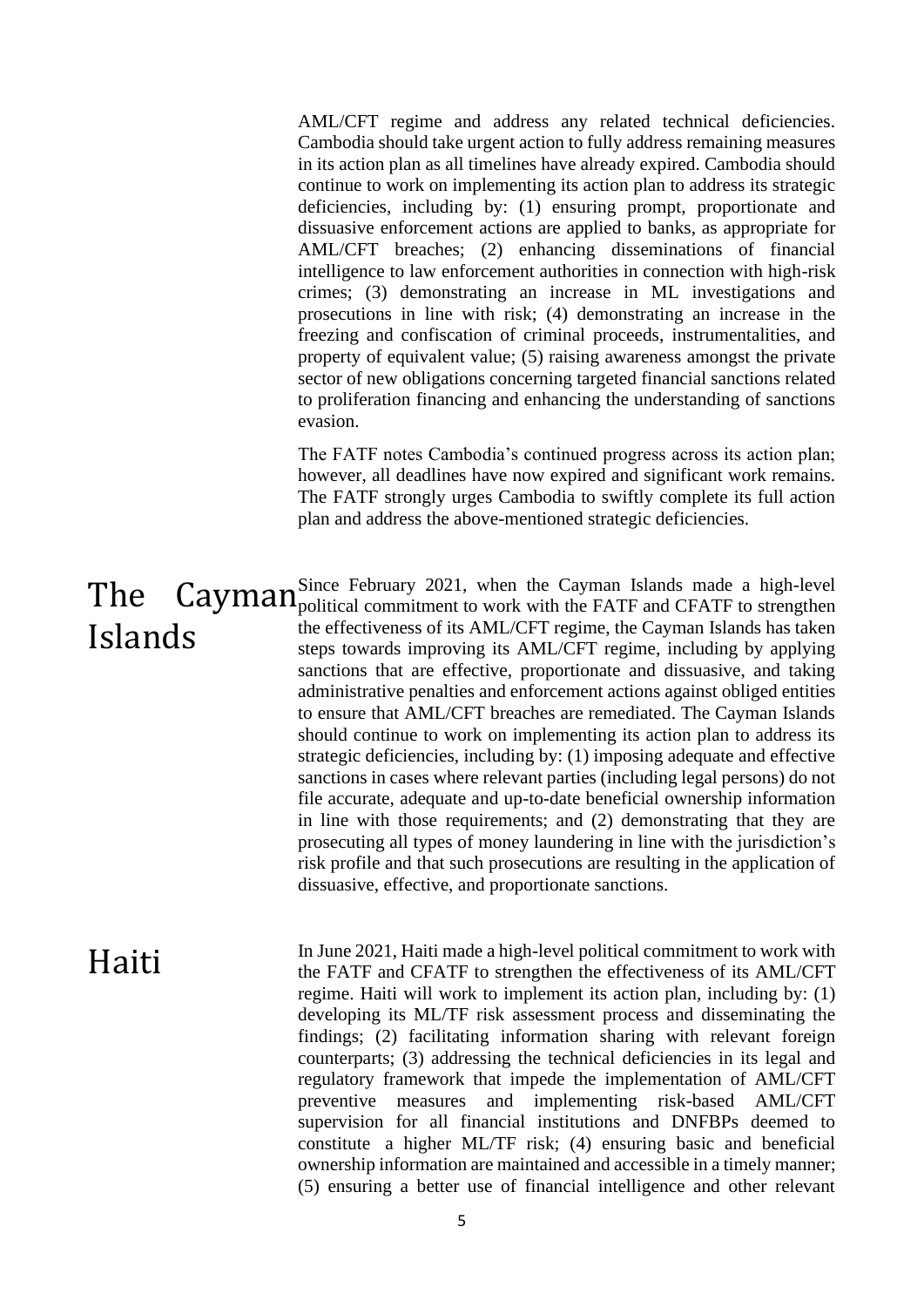information by competent authorities for combatting ML and TF; (6) addressing the technical deficiencies in its ML offence and demonstrating authorities are identifying, investigating and prosecuting ML cases in a manner consistent with Haiti's risk profile; (7) demonstrating an increase of identification, tracing and recovery of proceeds of crimes; (8) addressing the technical deficiencies in its TF offence and targeted financial sanctions regime; (9) conducting appropriate risk-based monitoring of NPOs vulnerable to TF abuse without disrupting or discouraging legitimate NPO activities.

**Jamaica** Since February 2020, when Jamaica made a high-level political commitment to work with the FATF and CFATF to strengthen the effectiveness of its AML/CFT regime, Jamaica has taken steps towards improving its AML/CFT regime, including by implementing targeted financial sanctions for TF without delay. Jamaica should continue to work on implementing its action plan to address its strategic deficiencies, including by: (1) developing a more comprehensive understanding of its ML/TF risks; (2) including all FIs and DNFBPs in the AML/CFT regime and ensuring adequate, risk- based supervision in all sectors; (3) taking appropriate measures to prevent legal persons and arrangements from being misused for criminal purposes, and ensuring that accurate and upto-date basic and beneficial ownership information is available on a timely basis; (4) taking proper measures to increase the use of financial intelligence and to increase ML investigations and prosecutions, in line with the country's risk profile; and (5) implementing a risk-based approach for supervision of the NPO sector to prevent abuse for TF purposes.

Malta In June 2021, Malta made a high-level political commitment to work with the FATF and MONEYVAL to strengthen the effectiveness of its AML/CFT regime. Since the adoption of its MER in July 2019, Malta has made progress on a number of the MER's recommended actions to improve its system, such as: strengthening the risk-based approach to FI and DNFBP supervision; improving the analytical process for financial intelligence; resourcing the police and empowering prosecutors to investigate and charge complex money laundering in line with Malta's risk profile; introducing a national confiscation policy as well as passing a non-conviction based confiscation law; raising sanctions available for the crime of TF and capability to investigate cross-border cash movements for potential TF activity; and increasing outreach and immediate communication to reporting entities on targeted financial sanctions and improving the TF risk understanding of the NPO sector. Malta will work to implement its FATF action plan by (1) continuing to demonstrate that beneficial ownership information is accurate and that, where appropriate, effective, proportionate, and dissuasive sanctions, commensurate with the ML/TF risks, are applied to legal persons if information provided is found to be inaccurate; and ensuring that effective, proportionate, and dissuasive sanctions are applied to gatekeepers when they do not comply with their obligations to obtain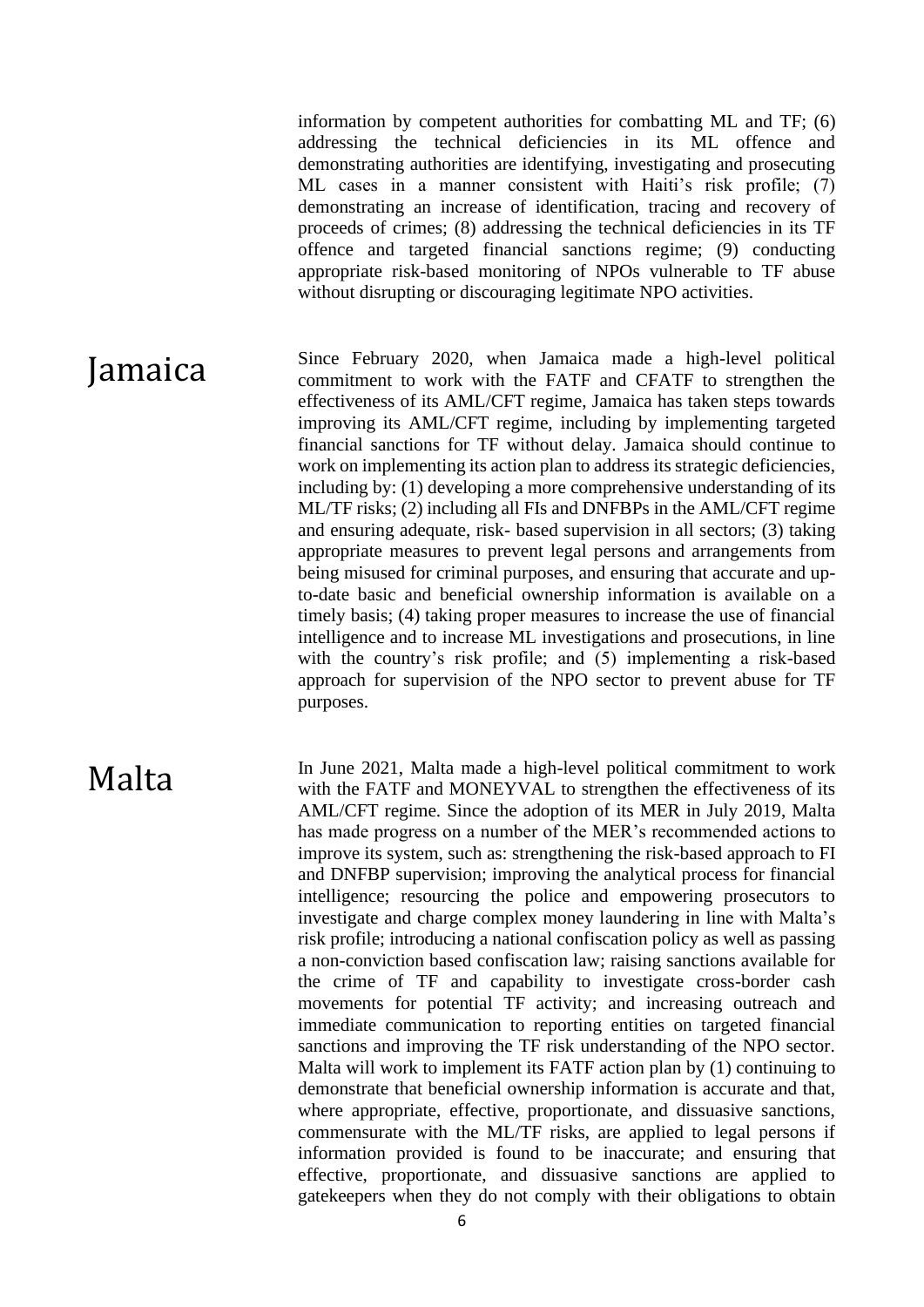accurate and up-to-date beneficial ownership information; (2) enhancing the use of the FIU's financial intelligence to support authorities pursuing criminal tax and related money laundering cases, including by clarifying the roles and responsibilities of the Commissioner for Revenue and the FIU; and (3) increasing the focus of the FIU's analysis on these types of offences, to produce intelligence that helps Maltese law enforcement detect and investigate cases in line with Malta's identified ML risks related to tax evasion.

Mauritius In February 2020, Mauritius made a high-level political commitment to work with the FATF and ESAAMLG to strengthen the effectiveness of its AML/CFT regime. At its June 2021 Plenary, the FATF has made the initial determination that Mauritius has substantially completed its action plan and warrants an on-site assessment to verify that the implementation of Mauritius's AML/CFT reforms has begun and is being sustained, and that the necessary political commitment remains in place to sustain implementation in the future. Mauritius has made the following key reforms, including by: (1) conducting outreach to promote understanding of ML and TF risks and obligations; (2) developing risk-based supervision plans effectively for the Financial Services Commission; (3) ensuring access to accurate basic and beneficial ownership information by competent authorities in a timely manner; and (4) providing training for law enforcement authorities to ensure that they have the capability to conduct money laundering investigations. The FATF will continue to monitor the COVID-19 situation and conduct an on-site visit at the earliest possible date.

MOTOCCO In February 2021, Morocco made a high-level political commitment to work with the FATF and MENAFATF to strengthen the effectiveness of its AML/CFT regime. Morocco should continue to work to implement its action plan to address its strategic deficiencies, including by: (1) demonstrating effective implementation of the case management system to provide timely responses and prioritisation of MLA requests in line with the country's risk profile; (2) improving risk-based supervision and taking remedial actions and applying effective, proportionate and dissuasive sanctions for non-compliance; (3) ensuring that beneficial ownership information is adequate, accurate and verified, including information of legal persons and foreign legal arrangements; (4) increasing the diversity of STR reporting; (5) providing FIU with adequate financial and human resources to enhance analytical capabilities in order to fulfil its core mandate of operational and strategic analysis; (6) prioritising the identification, investigation and prosecution of all types of ML in accordance with the country's risks; (7) building capacity of LEAs, prosecutors, and other relevant authorities to conduct parallel financial investigations, use financial intelligence, seize assets, and seek/provide MLA; and (8) monitoring and effectively supervising the compliance of FIs and DNFBPs with targeted financial sanctions obligations.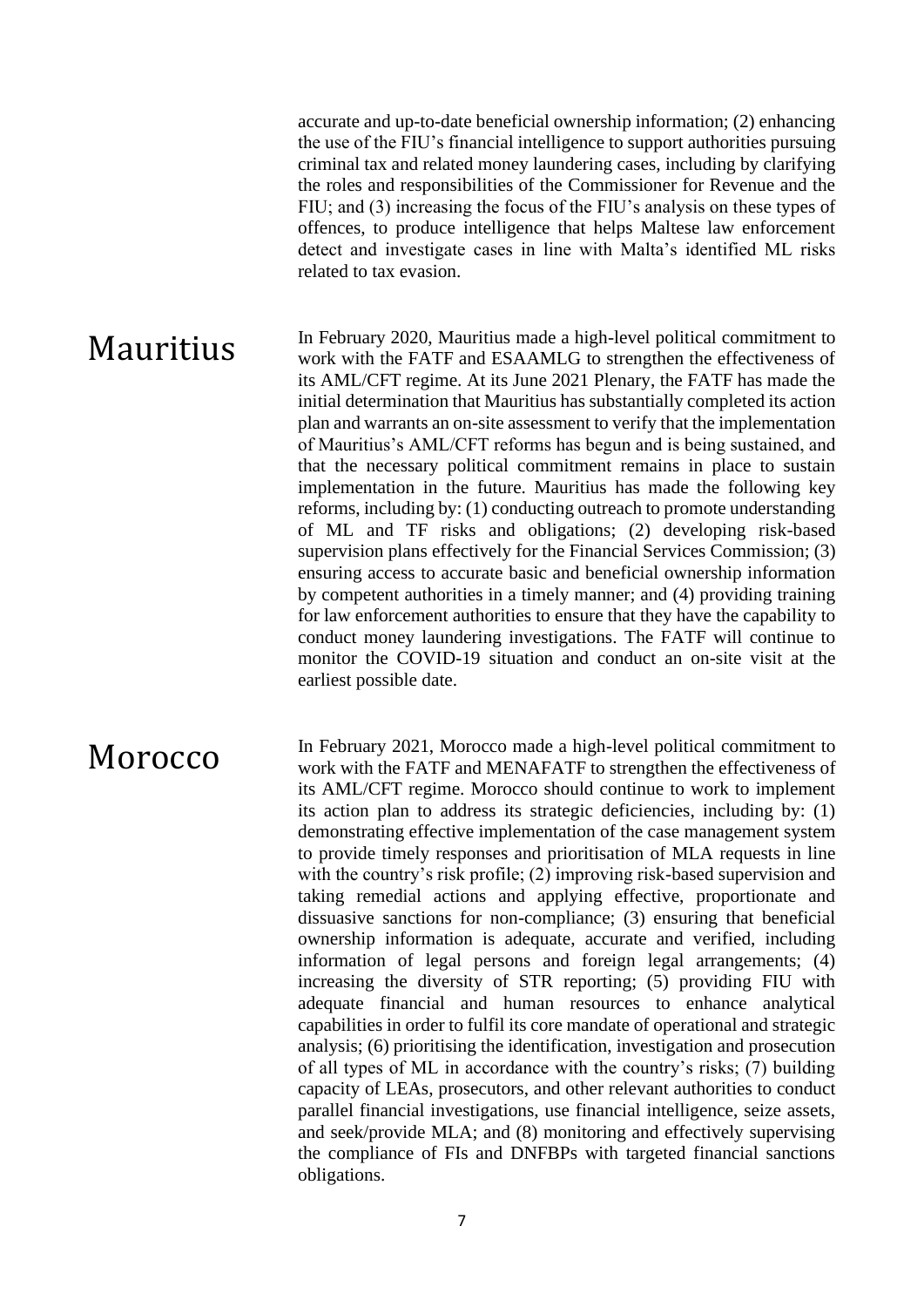## Myanmar In February 2020, Myanmar made a high-level political commitment to work with the FATF and APG to strengthen the effectiveness of its AML/CFT regime and address any related technical deficiencies. Myanmar should continue to work on implementing its action plan to address its strategic deficiencies, including by: (1) demonstrating an improved understanding of ML risks in key areas; (2) demonstrating that onsite/offsite inspections are risk-based, and hundi operators are registered and supervised; (3) demonstrating enhanced use of financial intelligence in LEA investigations, and increasing operational analysis and disseminations by the FIU; (4) ensuring that ML is investigated/prosecuted in line with risks; (5) demonstrating investigation of transnational ML cases with international cooperation; (6) demonstrating an increase in the freezing/seizing and confiscation of criminal proceeds, instrumentalities, and/or property of equivalent value; (7) managing seized assets to preserve the value of seized goods until confiscation; and (8) demonstrating implementation of targeted financial sanctions related to PF, including training on sanctions evasion.

Nicaragua Since February 2020, when Nicaragua made a high-level political<br>commitment to work with the FATF and GAFILAT to strengthen the commitment to work with the FATF and GAFILAT to strengthen the effectiveness of its AML/CFT regime, Nicaragua has taken steps towards improving its AML/CFT regime, including by updating its national risk assessment on ML/TF. Nicaragua should continue to work on implementing its action plan to address its strategic deficiencies, including by: (1) disseminating the outcomes of its ML/TF risk understanding to competent authorities and relevant private sector entities; (2) conducting effective, risk-based supervision; (2) taking appropriate measures to prevent legal persons and arrangements from being misused for criminal purposes.

**Pakistan Since June 2018, when Pakistan made a high-level political commitment to work with the FATF and APG to strengthen its AML/CFT regime and** to address its strategic counter terrorist financing-related deficiencies, Pakistan's continued political commitment has led to significant progress across a comprehensive CFT action plan. The FATF recognizes Pakistan's progress and efforts to address these CFT action plan items and notes that since February 2021, Pakistan has made progress to complete two of the three remaining action items on demonstrating that effective, proportionate and dissuasive sanctions are imposed for TF convictions and that Pakistan's targeted financial sanctions regime was being used effectively to targeted terrorist assets. Pakistan has now completed 26 of the 27 action items in its 2018 action plan. The FATF encourages Pakistan to continue to make progress to address as soon as possible the one remaining CFT-related item by demonstrating that TF investigations and prosecutions target senior leaders and commanders of UN designated terrorist groups.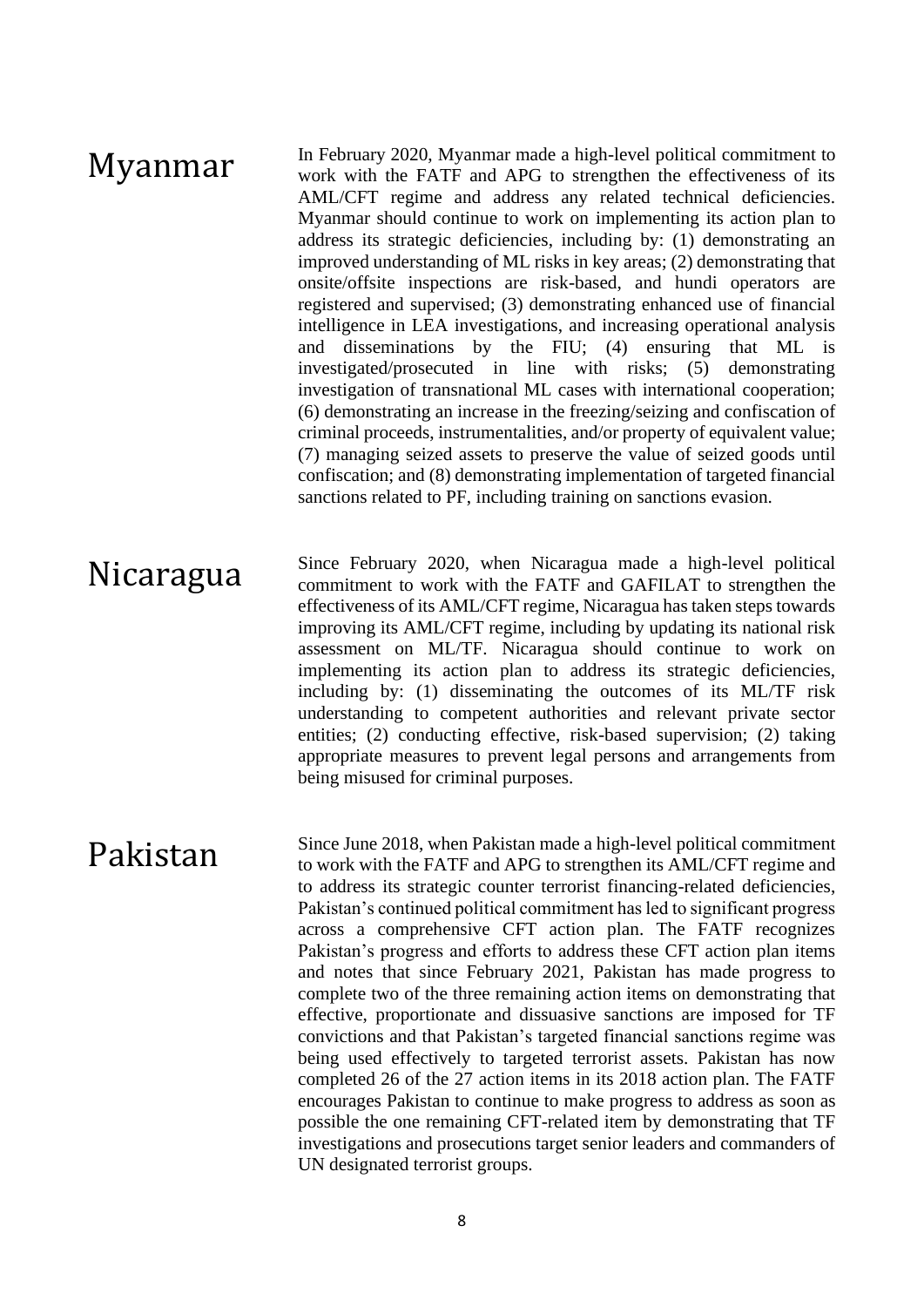In response to additional deficiencies later identified in Pakistan's 2019 APG Mutual Evaluation Report (MER), Pakistan has made progress to address a number of the recommended actions in the MER and provided further high-level commitment in June 2021 to address these strategic deficiencies pursuant to a new action plan that primarily focuses on combating money laundering. Pakistan should continue to work to address its strategically important AML/CFT deficiencies, namely by: (1) enhancing international cooperation by amending the MLA law; (2) demonstrating that assistance is being sought from foreign countries in implementing UNSCR 1373 designations; (3) demonstrating that supervisors are conducting both on-site and off-site supervision commensurate with specific risks associated with DNFBPs, including applying appropriate sanctions where necessary; (4) demonstrating that proportionate and dissuasive sanctions are applied consistently to all legal persons and legal arrangements for non-compliance with beneficial ownership requirements; (5) demonstrating an increase in ML investigations and prosecutions and that proceeds of crime continue to be restrained and confiscated in line with Pakistan's risk profile, including working with foreign counterparts to trace, freeze, and confiscate assets; and (6) demonstrating that DNFBPs are being monitored for compliance with proliferation financing requirements and that sanctions are being imposed for non-compliance.

**Panama** Since June 2019, when Panama made a high-level political commitment to work with the FATF and GAFILAT to strengthen the effectiveness of its AML/CFT regime, Panama has taken steps towards improving its AML/CFT regime, including by taking actions to identify unlicensed money remitters and increasing the use of FIU products to initiate or further ML investigations. However, Panama should take urgent action to fully address remaining measures in its action plan as all timelines have already expired. Panama should therefore continue to work on implementing its action plan to address its strategic deficiencies, including by: (1) strengthening its understanding of the ML/TF risk of legal persons, as part of the corporate sector and informing findings to its national policies to mitigate the identified risks; (2) applying a risk-based approach to supervision of the DNFBP sector and ensuring effective, proportionate, and dissuasive sanctions again AML/CFT violations; (3) ensuring adequate verification, of up-to-date beneficial ownership information by obliged entities and timely access by competent authorities, establishing an effective mechanisms to monitor the activities of offshore entities, assessing the existing risks of misuse of legal persons and arrangements to define and implement specific measures to prevent the misuse of nominee shareholders and directors; and (4) demonstrating its ability to investigate and prosecute ML involving foreign tax crimes and continuing to provide constructive and timely international cooperation for such offences, and continuing to focus on ML investigations in relation to high-risk areas. The FATF notes Panama's continued progress across its action plan; however, all deadlines have now expired and significant work remains.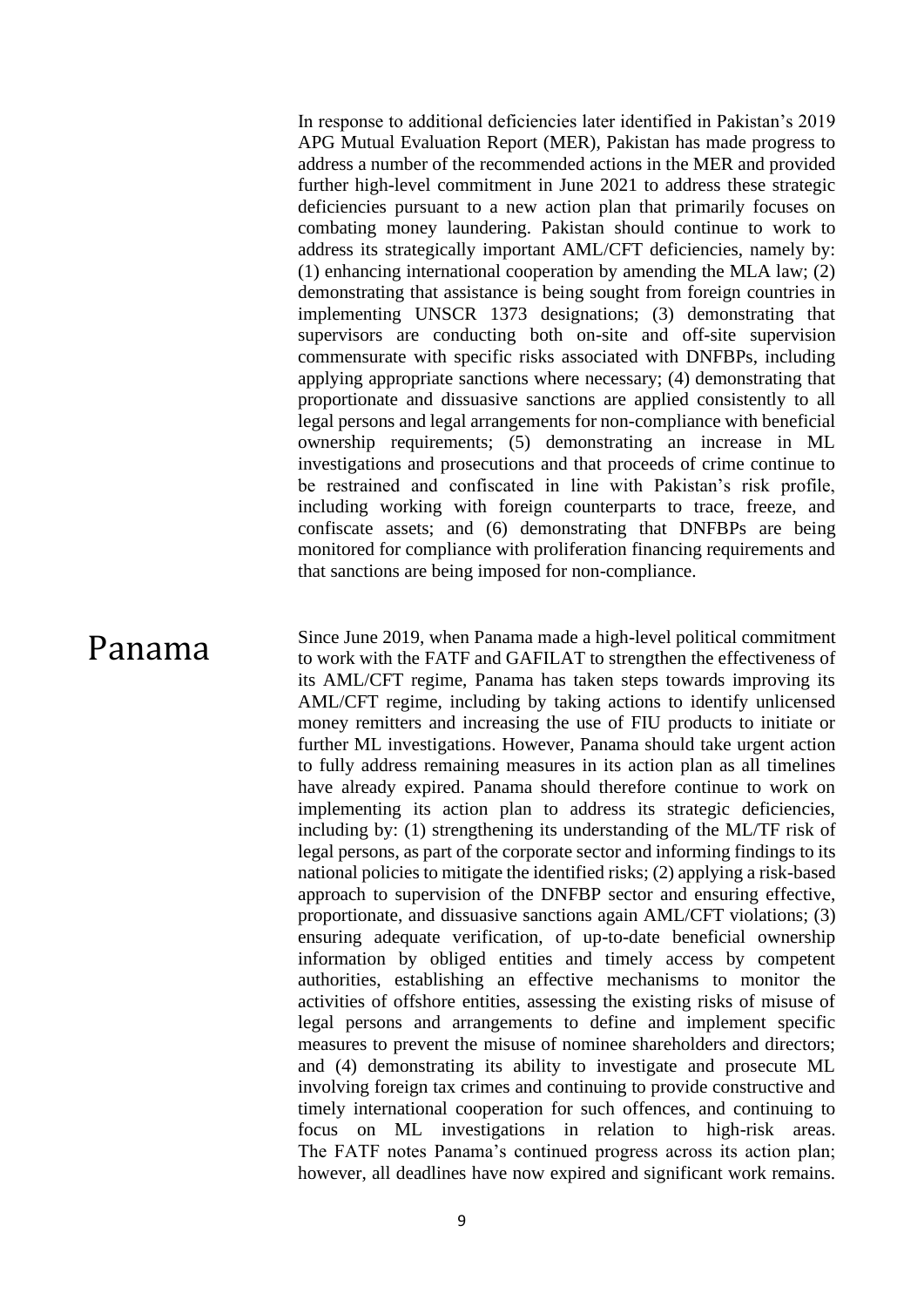The FATF therefore strongly urges Panama to swiftly complete its full action plan and address the above-mentioned strategic deficiencies.

**Philippines** In June 2021, the Philippines made a high-level political commitment to work with the FATF and APG to strengthen the effectiveness of its AML/CFT regime. Since the completion of its MER in 2019, the Philippines has made progress on a number of its MER recommended actions to improve technical compliance and effectiveness, including by addressing technical deficiencies on targeted financial sanctions. The Philippines will work to implement its action plan, including by: (1) demonstrating that effective risk-based supervision of DNFBPs is occurring; (2) demonstrating that supervisors are using AML/CFT controls to mitigate risks associated with casino junkets; (3) implementing the new registration requirements for MVTS and applying sanctions to unregistered and illegal remittance operators; (4) enhancing and streamlining LEA access to BO information and taking steps to ensure that BO information is accurate and up-to-date; (5) demonstrating an increase in the use of financial intelligence and an increase in ML investigations and prosecutions in line with risk; (6) demonstrating an increase in the identification, investigation and prosecution of TF cases; (7) demonstrating that appropriate measures are taken with respect to the NPO sector (including unregistered NPOs) without disrupting legitimate NPO activity; and (8) enhancing the effectiveness of the targeted financial sanctions framework for both TF and PF.

## Senegal

2021)

(Statement from February AML/CFT regime. Since the completion of its MER in 2018, Senegal In February 2021, Senegal made a high-level political commitment to work with the FATF and GIABA to strengthen the effectiveness of its has made progress on a number of its MER recommended actions to improve technical compliance and effectiveness, including by adopting a National Strategy for AML/CFT and an Operational Plan to implement the Strategy. Senegal will work to implement its action plan, including by: (1) ensuring consistent understanding of ML/TF risks (in particular related to the DNFBP sector) across relevant authorities through training and outreach; (2) seeking MLA and other forms of international cooperation in line with its risk profile; (3) ensure that Financial Institutions and DNFBPs are subject to adequate and effective supervision; (4) updating and maintaining comprehensive beneficial ownership information and strengthening the system of sanctions for violations of transparency obligations; (5) continuing to enhance the FIU's human resources to ensure that it maintains effective operational analysis capacities; (6) demonstrate that efforts aimed at strengthening detection mechanisms and reinforcing the capability to conduct ML/predicate offences investigations and prosecutions activities are sustained consistently in line with the Senegal's risk profile; (7) establishing comprehensive and standardised policies and procedures for identifying, tracing, seizing and confiscating proceeds and instrumentalities of crime in line with its risk profile; (8) strengthening the authorities understanding of TF risks and enhancing capacity and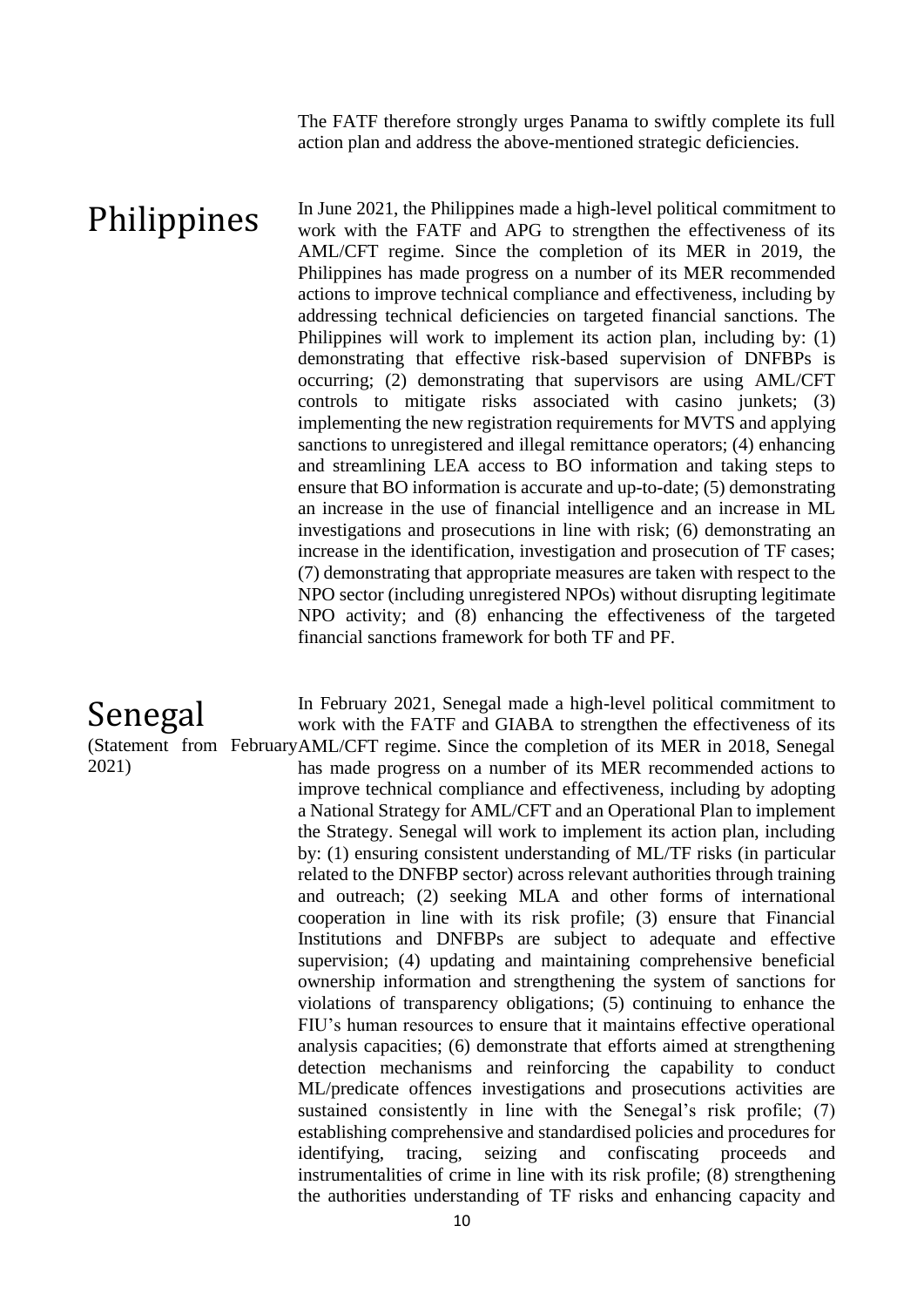support for LEAs and prosecutorial authorities involved in TF in line with the 2019 TF National Strategy; and (9) implementing an effective targeted financial sanctions regime related to terrorist financing and proliferation financing as well as risk-based monitoring and supervision of NPOs.

South Sudan In June 2021, South Sudan made a high-level political commitment to work with the FATF to strengthen the effectiveness of its AML/CFT regime. South Sudan will work to implement its action plan, including by: (1) applying and engaging with ESAAMLG for membership and committing to undergo a mutual evaluation by ESAAMLG or other assessment body; (2) conducting a comprehensive review of the AML/CFT Act (2012), with the support of international partners, including technical assistance, to comply with the FATF Standards; (3) designating an authority/authorities in charge of coordinating the national ML/TF risks assessments; (4) becoming a party to and implementing the 1988 Vienna Convention, the 2000 Palermo Convention, and the 1999 Terrorist Financing Convention; (5) competent authorities should be suitably structured and capacitated to implement a risk-based approach to AML/CFT supervision for financial institutions; (6) developing a comprehensive legal framework to collect and verify the accuracy of beneficial ownership information for legal persons; (7) operationalising a fully functioning and independent FIU; (8) establishing and implementing the legal and institutional framework to implement targeted financial sanctions in compliance with United Nations Security Council Resolutions on terrorism and proliferation financing; and (9) commencing implementation of targeted risk-based supervision/monitoring of NPOs at risk of TF abuse.

Syria Since February 2010, when Syria made a high-level political commitment to work with the FATF and MENAFATF to address its strategic AML/CFT deficiencies, Syria has made progress to improve its AML/CFT regime. In June 2014, the FATF determined that Syria had substantially addressed its action plan at a technical level, including by criminalising terrorist financing and establishing procedures for freezing terrorist assets. While the FATF determined that Syria has completed its agreed action plan, due to the security situation, the FATF has been unable to conduct an on-site visit to confirm whether the process of implementing the required reforms and actions has begun and is being sustained. The FATF will continue to monitor the situation, and will conduct an on-site visit at the earliest possible date.

Uganda Since February 2020, when Uganda made a high-level political<br>commitment to work with the FATF and ESAAMLG to strengthen the commitment to work with the FATF and ESAAMLG to strengthen the effectiveness of its AML/CFT regime, Uganda has taken some steps towards improving its AML/CFT regime, including by adopting the National AML/CFT Strategy in September 2020 and completing the ML/TF risk assessment of legal persons and arrangements. Uganda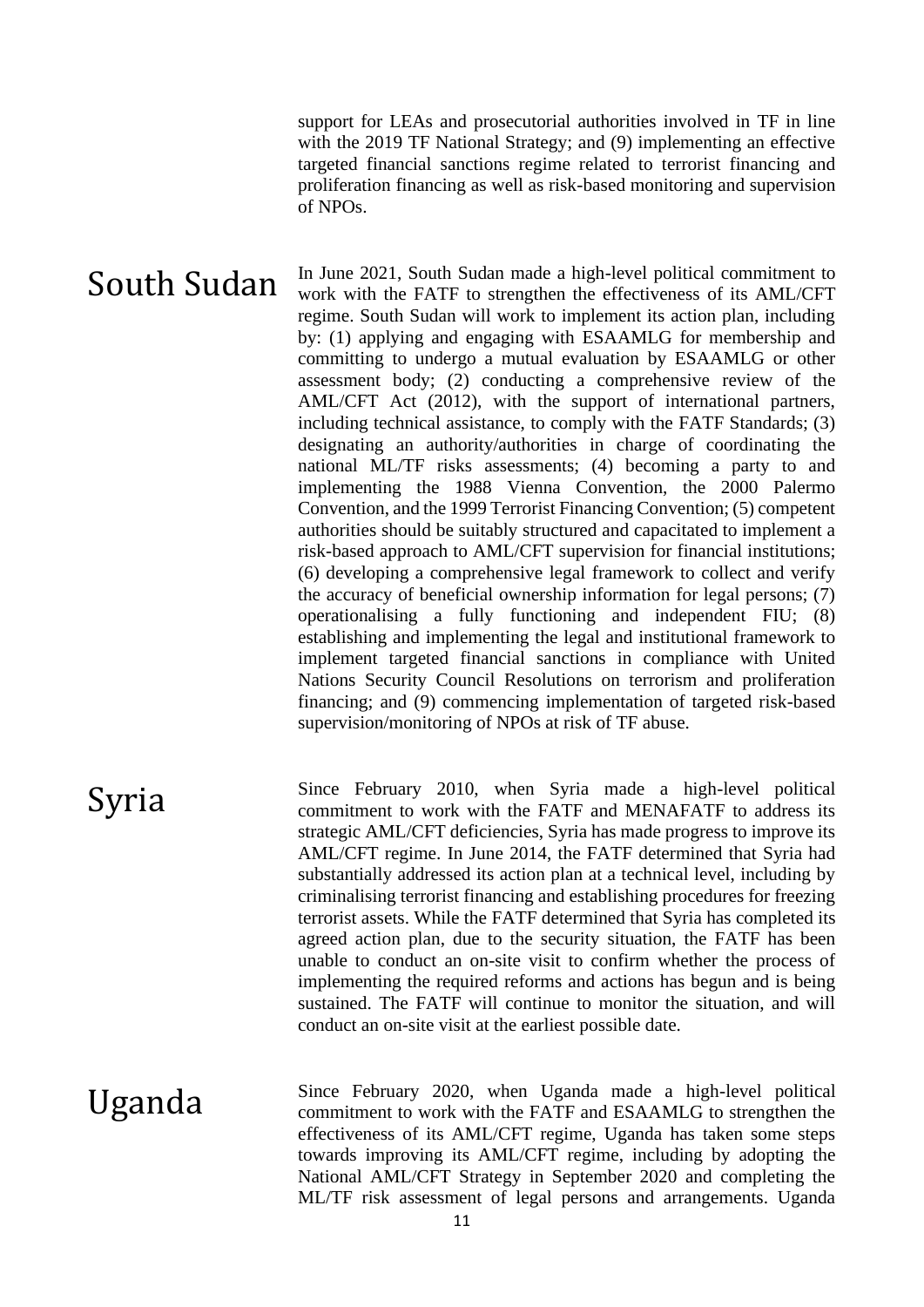should continue to work to implement its action plan to address its strategic deficiencies, including by: (1) seeking international cooperation in line with the country's risk profile; (2) developing and implementing risk-based supervision of FIs and DNFBPs; (3) ensuring that competent authorities have timely access to accurate basic and beneficial ownership information for legal entities; (4) demonstrating LEAs and judicial authorities apply the ML offence consistent with the identified risks; (5) establishing and implementing policies and procedures for identifying, tracing, seizing and confiscating proceeds and instrumentalities of crime; (6) demonstrating that LEAs conduct TF investigations and pursue prosecutions commensurate with Uganda's TF risk profile; (7) addressing the technical deficiencies in the legal framework to implement PF-related targeted financial sanctions and implementing a risk-based approach for supervision of its NPO sector to prevent TF abuse. The FATF is monitoring Uganda's oversight of the NPO sector. Uganda is urged to apply the risk-based approach to supervision of NPOs in line with the FATF Standards.

**Yemen** Since February 2010, when Yemen made a high-level political commitment to work with the FATF and MENAFATF to address its strategic AML/CFT deficiencies, Yemen has made progress to improve its AML/CFT regime. In June 2014, the FATF determined that Yemen had substantially addressed its action plan at a technical level, including by: (1) adequately criminalising money laundering and terrorist financing; (2) establishing procedures to identify and freeze terrorist assets; (3) improving its customer due diligence and suspicious transaction reporting requirements; (4) issuing guidance; (5) developing the monitoring and supervisory capacity of the financial sector supervisory authorities and the financial intelligence unit; and (6) establishing a fully operational and effectively functioning financial intelligence unit. While the FATF determined that Yemen has completed its agreed action plan, due to the security situation, the FATF has been unable to conduct an on-site visit to confirm whether the process of implementing the required reforms and actions has begun and is being sustained. The FATF will continue to monitor the situation, and conduct an on-site visit at the earliest possible date.

 $Zimhabwe$  Since October 2019, when Zimbabwe made a high-level political<br> $Zimhabwe$  commitment to work with the EATE and ESAAMI G to strengthen the commitment to work with the FATF and ESAAMLG to strengthen the effectiveness of its AML/CFT regime and address any related technical deficiencies, Zimbabwe has taken steps towards improving its AML/CFT regime, including by developing risk-based supervision manuals for financial institutions and higher-risk DNFBPs in line with the newly identified risks. Zimbabwe should continue to work on implementing its action plan, including by: (1) implementing risk-based supervision for FIs and DNFBPs including through capacity building among the supervisory authority; (2) ensuring development of adequate risk mitigation measures among FIs and DNFBPs, including by applying proportionate and dissuasive sanctions to breaches; (3) creating